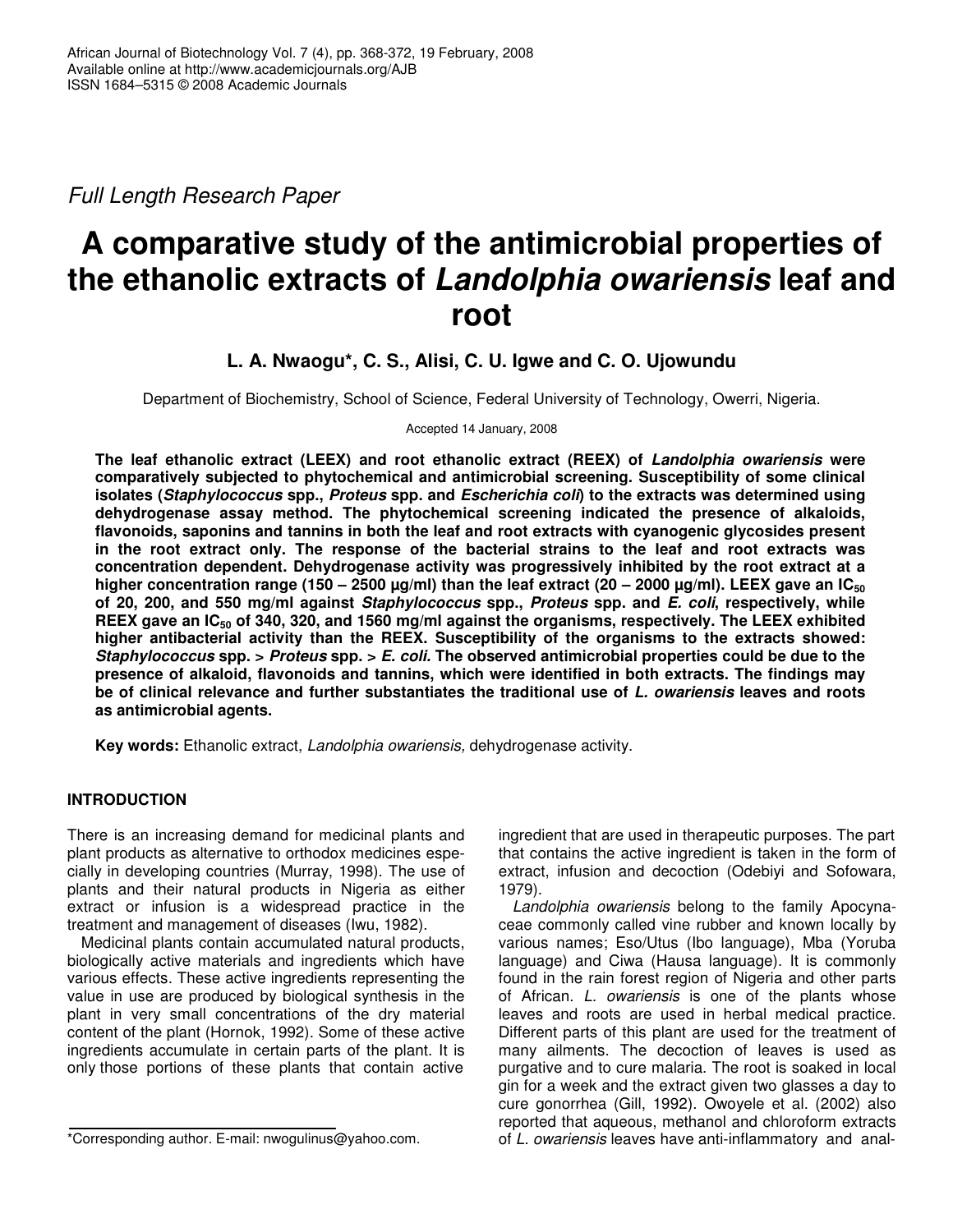gesic activities. Lewis and Lewis (1977) also reported the use of stem bark as vermifuge. The latex is used as an enema for intestinal worms in parts of Ivory Coast. The latex is also used as a natural preservative (Anthony, 1995).

This work was undertaken to compare the phytochemical and antimicrobial properties of the leaf and root extracts of *L. owariensis* on three clinical bacterial isolates so as to validate or otherwise the claim of the herbalists who use them as antimicrobial agent. The study will make for more economic and optimal use of the plant in alternative medicine.

### **MATERIALS AND METHODS**

#### **Preparation of plant materials**

The leaves and roots of *L. owariensis* were collected from their natural habitat in Otulu Ahiazu Mbaise, Imo State, Nigeria, in the month of April, 2006. The plant was identified by Dr. S. E. Okeke, a plant taxonomist of the Department of Plant Science and Biotechnology, Imo State University, Owerri, Nigeria.

#### **Extract preparation**

The fresh leaves and roots of *L. owariensis* were sun dried for ten days to a constant weight. The dried leaves and roots were separately ground into powder using a mechanical grinder. One hundred grams each of the leaves and root powder were weighed and soaked in 500 ml of 95% ethanol in a conical flask. This was covered, shaken every 30 min for 6 h and then allowed to stand for another 48 h. The solution was subsequently shaken and filtered using Whatman number 1 filter paper. The filtrate was evaporated to dryness using a rotary evaporator (Model type 349/1, Corning Limited). The extracts were stored at 4°C in a refrigerator before use.

#### **Phytochemical studies**

Phytochemical test for the presence of alkaloids, flavonoids, saponnins, tannins and cyanogenic glycosides were carried out as described by Trease and Evans (1989).

#### **Isolation of test organisms and cultural conditions**

Three clinical bacterial isolates of *Escherichia coli, Staphylococcus* spp. and *Proteus* spp. obtained from the Pathology Department of the Federal Medical Centre, Owerri, Nigeria were used for the study. They were isolated and purified on nutrient agar plates and characterized by the use of standard microbiological and biochemical methods as described by Holt et al. (1994).

The bacterial isolates were grown to mid exponential phase in nutrient broth (Lab M) on a rotary incubator (150 rpm) at room temperature (28  $\pm$  2°C). The cells were later harvested by centrifugation at 1000 g for 10 min and washed thrice in distilled water. The washed cells were re-suspended in distilled water and the turbidity adjusted to an optical density of 0.85 at 420 nm. An aliquot of 0.2 ml of the cell suspension was used as inoculum in the dehydrogenase assay. The dry weight of cells was determined by drying a 20 ml aliquot of cell suspension in a pre-weighed crucible to constant weight in an oven at  $110^{\circ}$ C.

#### **Evaluation of antimicrobial activity**

Dehydrogenase assay method as described by Praveen-Kumar (2003) was adopted for the study. The dehydrogenase activity (DHA) was determined using 2, 3,5-triphenyl tetrazolium chloride (TTC) as the artificial election acceptor, which was reduced to the red coloured triphenylformazan (TPF). The assay was done in 5 ml volume of nutrient broth – glucose – TTC supplemented with varying concentrations of the ethanolic leaf and root extracts respectively in separate screw-capped test tubes. About 0.2 ml volume of the bacterial suspension was inoculated into triplicate glass tubes containing 3.7 ml of phosphate buffered (pH 7.2) nutrient broth – glucose medium supplemented with varying concentrations of the leaf and root extracts stock solutions. The volumes were made up to 4.9 ml with distilled water. They were incubated in a rotary incubator (150 rpm) at room temperature for 30 min thereafter, 0.1 ml of 1.5% (w/v) phosphate buffered distilled water was added to each tube to obtain final concentrations in both the leaf and root extracts of 0, 20, 50, 100, 200, 500, 1000, and 2000 µg/ml in the different tubes, respectively. The process was carried out on the three bacterial isolates of *E. coli, Staphylococcus* spp. and *Proteus* spp. The control tubes consisted of the bacterial isolates, the media and the TTC without the leaf and root extracts. The reaction mixtures were incubated under aseptic conditions at room temperature (28 ± 2°C) for 14 h. The TPF produced was extracted in 4 ml of ethyl acetate and determined spectrophotometrically at 460 nm.

The amount of formazan produced was determined from standard dose response curve,  $0 - 200 \mu g/ml$  TPF (Sigma on ethyl acetate). Dehydrogenase activity was expressed as milligrams of TPF formed per milligram dry weight of each biomass per hour. Extract inhibition of dehydrogenase activity was calculated relative to activity in the control. Inhibition data (% inhibition) were plotted against the concentration of the leaf and root extracts and the total inhibition concentration extrapolated.

#### **Statistical analysis**

Data obtained from the study were analysed using Analysis of variance (ANOVA). Fishers least significant Difference was used to separate the means and values for  $P < 0.05$  were regarded as significant (Sanders, 1990).

## **RESULTS AND DISCUSSION**

Preliminary phytochemical screening revealed the presence of alkaloids, flavonoids, tannins, and saponins in both the leaf and root ethanolic extracts but with cyanogenic glycosides also present in the root extract (Table 1). Secondary plant metabolites exhibit varied biochemical and pharmacological actions in animals and microorganisms when ingested (Trease and Evans, 1989). Flavonoids, alkaloids, and tannins have been associated with antimicrobial effects in various studies using plant extracts (Nweze et al., 2004; Abo et al., 1999). Many plants containing alkaloids and flavonoids have been shown to have diuretic, antispasmodic, antiinflammatory and analgesic actions (Oyowele et al., 2002). This confirms the anecedotal use of *L. owariensis* leaves decoction as cure for malaria as reported by Gill (1992), since pain mostly accompany malaria fever.

Three clinical isolates comprising two gram negative (*E. coli*, and *Proteus* spp.) and one gram positive (*Sta-*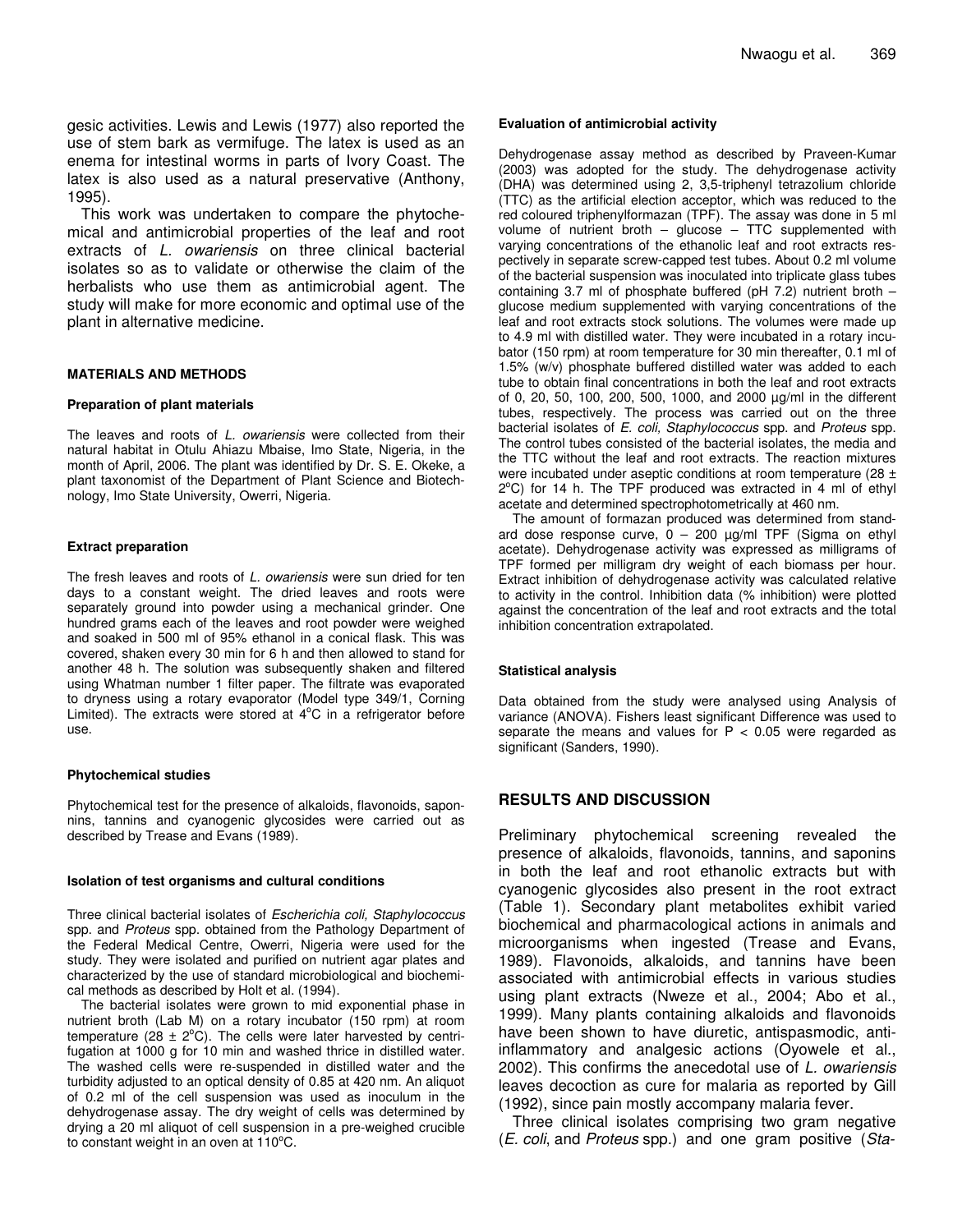|  | <b>Table 1.</b> Phytochemical profile of the leaf and root extracts of L. owariensis |  |  |  |  |  |
|--|--------------------------------------------------------------------------------------|--|--|--|--|--|
|--|--------------------------------------------------------------------------------------|--|--|--|--|--|

| <b>Plant part</b> | <b>Saponins</b> | <b>Tannins</b> | <b>Alkaloids</b> | Flavonoids | Cyanogenic glycosides |
|-------------------|-----------------|----------------|------------------|------------|-----------------------|
| ∟eaf              |                 |                |                  |            | ND                    |
| Root              |                 |                |                  |            |                       |

 $++$  = Highly present,  $+=$  present, ND = Not detected.

**Table 2.** Dehydrogenase activity (mg formazan/mg cells dry weight/h) in the test clinical isolates.

| <b>Test organisms</b> | Dehydrogenase Activities*<br>(mg formazan/mg cells dry weight/h) |  |  |  |
|-----------------------|------------------------------------------------------------------|--|--|--|
| Staphylococcus spp.   | $0.660 + 0.058$                                                  |  |  |  |
| Proteus spp.          | $0.509 + 0.056$                                                  |  |  |  |
| E. coli               | $0.184 + 0.041$                                                  |  |  |  |

\*Data represent mean ± standard deviation of triplicate determinations.



**Figure 1.** Effect of varying extract concentrations on dehydrogenase activity in *Staphylococcus* spp.

*phylococcus* spp.) subjected to dehydrogenase assay showed that these organisms were able to reduce TTC to the red formazan at variable rates. The dehydrogenase activity in the clinical isolates showed that *E. coli* with  $0.184 \pm 0.041$  mg formazam/mg cell dry weight/h had the



**Figure 2.** Effect of varying extract concentrations on dehydrogenase activity of *Proteus* spp.

least dehydrogenase activity, followed by *Proteus* spp. at 0.509 ± 0.056 and *Staphylococcus* spp. at 0.660 ± 0.058 mg formazam/mg cell dry weight/h, respectively (Table 2). This differed with previous studies in which gramnegative bacteria have been shown to have higher rate of dehydrogenase activity than the gram positive ones (Nweke et al., 2006). This variation may be due to difference in cell wall components (Matthew and Obdard, 2001).

The response of the bacterial dehydrogenase activities to *L. owariensis* leaf and root extracts was concentration dependent and varied among the organisms (Figures 1 - 3). There were initial increases in the dehydrogenase activities of all the bacterial isolates when treated with 20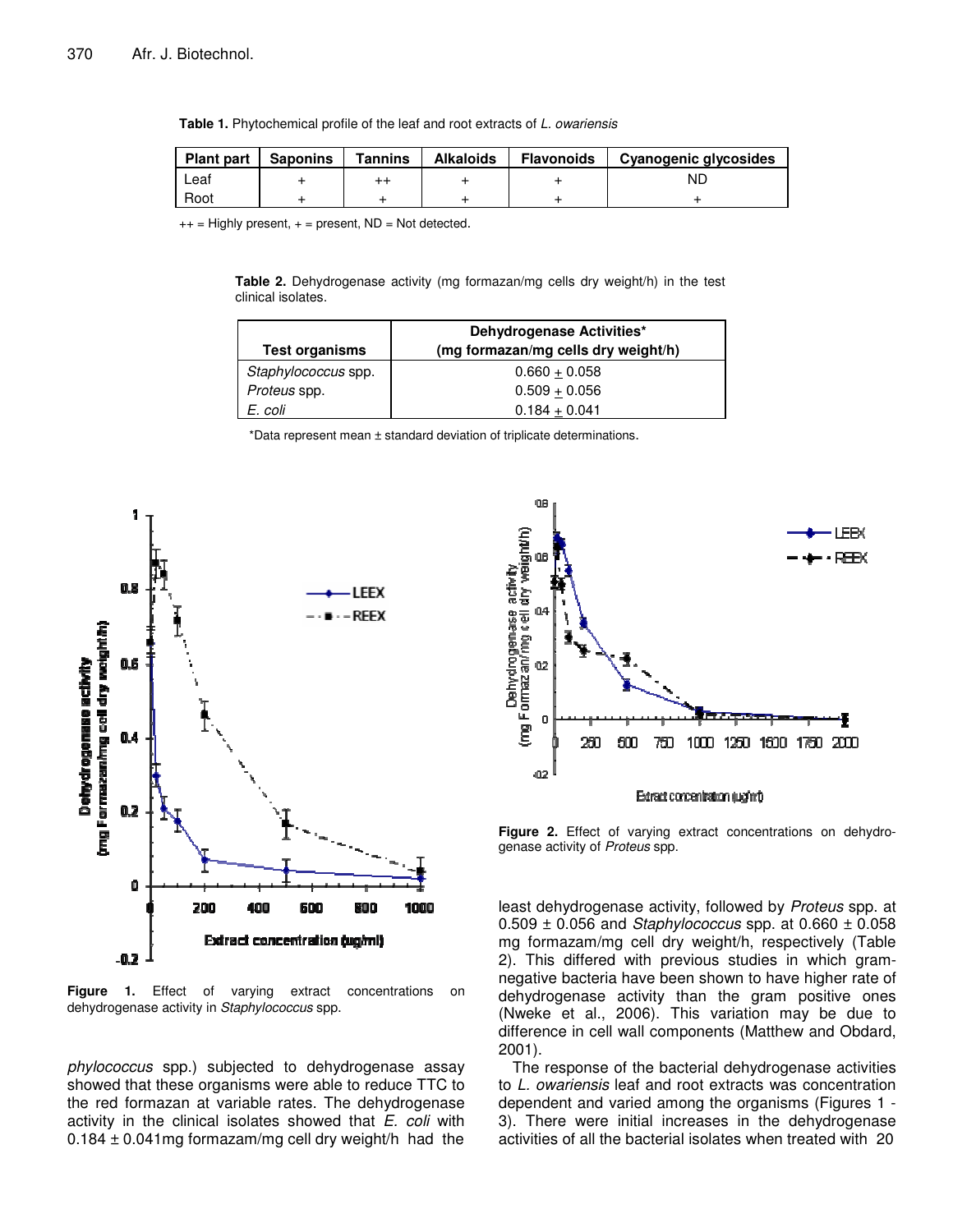

**Figure 3.** Effect of varying concentrations of extract of dehydrogenase activity of *E .coli.*

µg/ml of the root extract. A similar initial increase in dehydrogenase activity was observed in the *Proteus* spp. upon treatment with 20 µg/ml of the leaf extract. These initial increases in the enzyme activity have recently been attributed to a form of stimulation due to the use of the plant's components such as trace elements by the bacterium (Nwaogu et al., 2007). This may further explain why this observation occurred in all the bacterial isolates upon treatment with the root extract, given the fact that the root is the main route of absorption of these elements in plants. These initial increases in dehydrogenase activities of the organisms notwithstanding, higher concentrations of both extracts inhibited the organisms' enzyme activities.

A further study of the inhibitory concentrations of the leaf and root ethanolic extracts of the plant against these clinical isolates (Table 3) indicated that the *Staphylococcus* spp. was inhibited by the least concentration of both the leaf and root extracts (Table 2). This may explain the reported traditional use of both *L. owariensis* leaf and root decoction for the treatment of veneral diseases (Gill, 1992), since *Staphylococcus* spp. is among the major causative agents of veneral diseases. On the other hand, *E. coli* was least affected by the varied concentrations of both plant extracts. In general however, both extracts showed a concentration dependent inhibitory effect on all the bacteria species. This finding corroborates the reports of Esimone et al. (1998) and Osadebe and Ukwueze (2004) who independently found that various plant ex**Table 3.** Inhibitory concentrations of leaf and root ethanolic extracts of *Landolphia owariensis* against some clinical isolates.

|                     | LEEX (mg/ml) |                   | REEX (mg/ml) |            |
|---------------------|--------------|-------------------|--------------|------------|
| Organism            | $IC_{50}$    | IC <sub>100</sub> | $IC_{50}$    | $IC_{100}$ |
| Staphylococcus spp. | 20           | 1200              | 340          | 1580       |
| Proteus spp.        | 200          | 1830              | 320          | 1600       |
| E. coli             | 550          | 1350              | 1560         | 2000       |

tracts inhibit the growth of some hospital bacteria isolates.

In conclusion, the ethanolic leaf and root extracts of *L. owariensis* have antimicrobial activity against *Staphylococcus* spp., *Proteus* spp. and *E. coli*, with lower concentrations of the leaf extract inhibiting the dehydrogenase activities of the organisms more than corresponding concentrations of the root extract. This higher inhibitory action of the leaf extract can be attributed to presence of the phytochemical constituents especially tannins which were detected more in the leaf than in the root extract.

#### **REFERENCES**

- Abo KA, Ogunleye VO, Ashidi JS (1999). Antimicrobial Potential of *Spondias mombin, Croton zambesicus* and *Zygotritoma crocea.* Phytothe. Res. 13: 494-497.
- Anthony CD (1995). Natural Preservatives from *Landolphia owariensis*. Afr. Dev. J. *2*(1): 21-22.
- Esimone CO, Adikwu MU, Okonta JM (1998). Preliminary Antimicrobal Screening of ethanolic extract from lichen usnea subflondans. J. Pharm. Res. Dev. *3*(2): 99-101.
- Gill LS (1992). Ethnomedical use of plants in Nigeria. Uniben Press. pp. 145-146.
- Holt JG, Krieg NR, Sneath PHA, Williams ST (1994). Bergey's Manual of Determinative Bacteriology (9<sup>th</sup> edition). Williams Wilkins, Batimore. pp. 38-39.
- Hornok L (1992). Cultivation and processing of medicinal plants. John Wiley and sons Ltd. Baffinslane United Kingdom. (3-7):19-22.
- Iwu MM (1992). Perspective of Igbo tribal ethanomedicine. Ethnomed. *2*  $(1-4):45.$
- Lewis WH, Lewis MPE (1977). Medical Botany. John Wiley and sons Publishers New York pp. 21-22.
- Matthew M, Obdard JP (2001). Optimization of the Dehydrogenase Assay for measurement of Indigenous Microbial activity in beach sediments contaminated with Petroleum, Biotechnol. Lett. 23: 227- 230.
- Nweke CO, Okolo TC, Nwanyanwu CE, Alisi CS (2006). Response of Planktonic Bacteria of New Calabar River to zinc stress. Afr. J. Biotechnol. 5(8): 653-658.
- Nwaogu LA, Alisi CS, Ibegbulem CO, Igwe CU (2007). Phytochemical and antimicrobial activity of ethanolic extract of *Landolphia owariensis* leaf. Afr. J. Biotechnol. 6(7): 890-893.
- Murray ND (1998). African Indigenous Medicinal, African Medical and research function, Nairobi Kenya. pp. 37-38.
- Odebiyi OO, Sofowara EA (1979). Phytochemical Screening of Nigerian Medical Plants Pub. 1 2<sup>nd</sup> ONA/STRC Inter African Symposium and traditional Pharmacopecia Pub. Lagos, Nigeria. p. 115,
- Owoyele BY, Olayele SB, Elegba RA (2002). Anti-Inflammatory and Analgesic Activities of Leaf Extract of *Landolphia owariensis.* Afr. J. Biomed. Res. 4(3): 131-133.
- Osadebe PO, Ukwueze SE (2004). A Comparative Study of the Phytochemical and Antimicrobial properties of the Eastern Nigerian